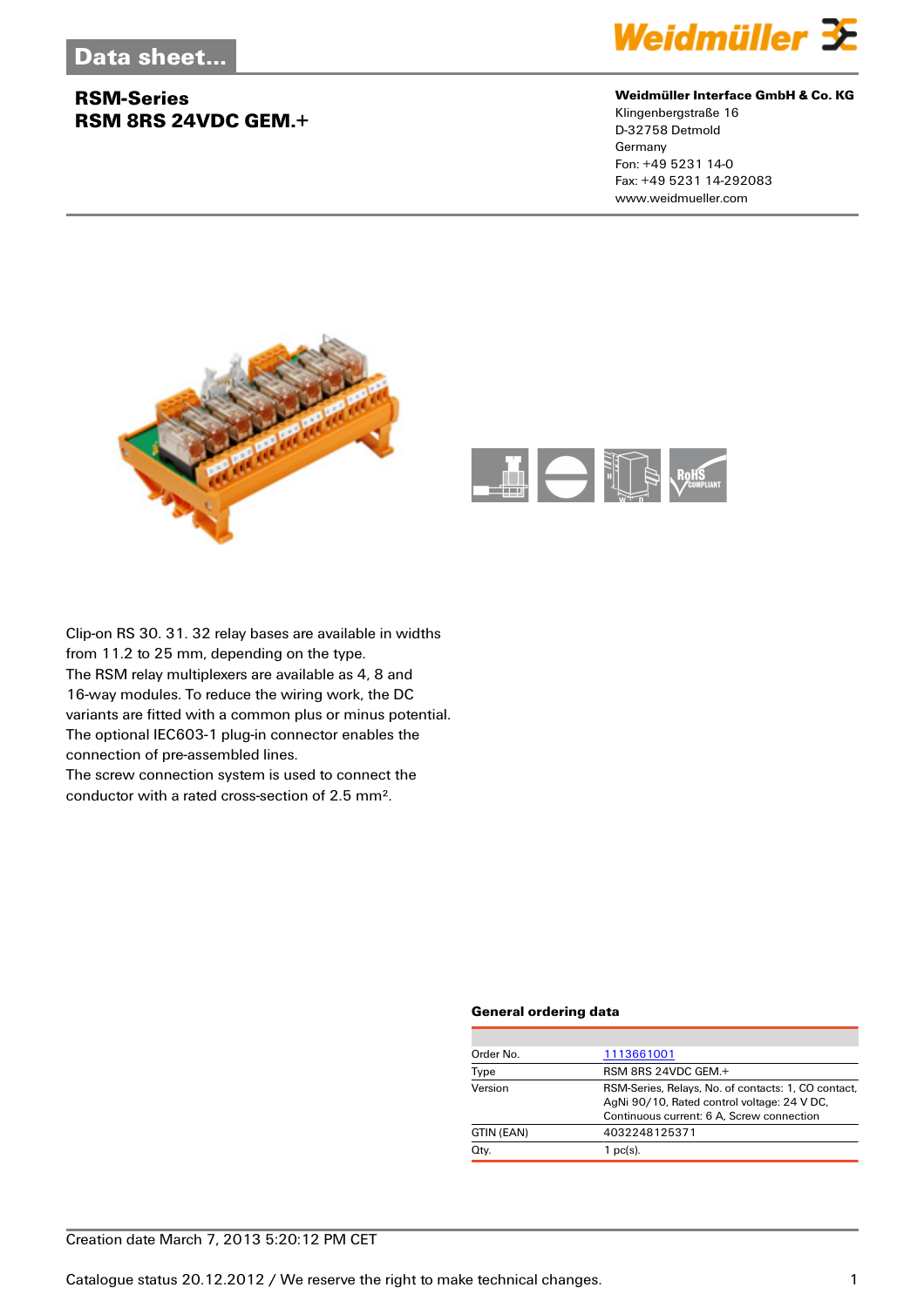## **RSM-Series RSM 8RS 24VDC GEM.+**

# **Technical data**



### **Weidmüller Interface GmbH & Co. KG**

Klingenbergstraße 16 D-32758 Detmold Germany Fon: +49 5231 14-0 Fax: +49 5231 14-292083

| <b>Ratings</b>                                           |                            |                                                                  |                                                |
|----------------------------------------------------------|----------------------------|------------------------------------------------------------------|------------------------------------------------|
| Conductor connection system                              | Screw connection           | Humidity                                                         | 40 °C / 93 % rel. humidity,<br>no condensation |
| Wire cross-section, solid, max.                          | $2.5$ mm <sup>2</sup>      |                                                                  |                                                |
| <b>Dimensions and weights</b>                            |                            |                                                                  |                                                |
| Width                                                    | 145 mm                     | Height                                                           | 87 mm                                          |
| Depth                                                    | 76 mm                      | Net weight                                                       | 291.05 g                                       |
| <b>Temperatures</b>                                      |                            |                                                                  |                                                |
|                                                          | $-25$ °C+50 °C             |                                                                  | $-40 °C+60 °C$                                 |
| Operating temperature                                    |                            | Storage temperature                                              |                                                |
| <b>Connection data</b>                                   |                            |                                                                  |                                                |
| Clamping range, rated connection                         | $2.5 \text{ mm}^2$         | Clamping range, rated connection, min. 0.5 mm <sup>2</sup>       |                                                |
| Clamping range, rated connection, max. 4 mm <sup>2</sup> |                            | Stripping length, rated connection                               | 8 mm                                           |
| Wire connection cross section, finely<br>stranded, max.  | $2.5 \text{ mm}^2$         |                                                                  |                                                |
| Input                                                    |                            |                                                                  |                                                |
| Rated control voltage                                    | 24 V DC                    | Rated current DC                                                 | 6 A                                            |
| Power rating                                             | 0.75 W                     | Pull-in / drop-out current, AC coil                              | 23 mA / 2 mA                                   |
| Status indicator                                         | LED yellow                 |                                                                  |                                                |
| <b>Output</b>                                            |                            |                                                                  |                                                |
|                                                          |                            |                                                                  |                                                |
| Max. switching voltage, AC<br>making current             | 250 V<br>8 A               | Continuous current<br>Max. switching power                       | 6 A<br>2000 VA                                 |
| Switch-on delay                                          | $< 8$ ms                   | Switch-off delay                                                 | $< 7 \text{ ms}$                               |
| <b>Duration of Bounce</b>                                | $\leq$ 3 ms                | Min. switching power                                             | 250 mW                                         |
| Max. switching frequency at rated load                   | 0.1 Hz                     |                                                                  |                                                |
| <b>Contact specifications</b>                            |                            |                                                                  |                                                |
|                                                          |                            |                                                                  |                                                |
| No. of contacts                                          | 1                          | Contact design                                                   | CO contact                                     |
| <b>Contact material</b>                                  | AgNi 90/10                 | Mechanical service life                                          | $30 \times 10^6$ switching cycles              |
| Electrical service life of AC coil                       | $> 7x103$ Switching cycles | Electrical service life, DC coil                                 | $> 5x105$ switching cycles                     |
| <b>Insulation coordination</b>                           |                            |                                                                  |                                                |
|                                                          |                            |                                                                  |                                                |
| Rated voltage                                            | 250V                       | Clearance and creepage distances for<br>control side - load side | $> 3$ mm                                       |
| Impulse withstand voltage                                | 4 kV                       | Protection degree                                                | <b>IP 20</b>                                   |
| Pollution severity                                       | $\overline{2}$             | Surge voltage category                                           | III                                            |
| <b>Other technical data</b>                              |                            |                                                                  |                                                |
|                                                          |                            |                                                                  |                                                |
| Version                                                  | Relay coupler              | Status indicator                                                 | LED yellow                                     |
| Free-wheel diode                                         | Yes                        | Reverse polarity protection                                      | Available                                      |